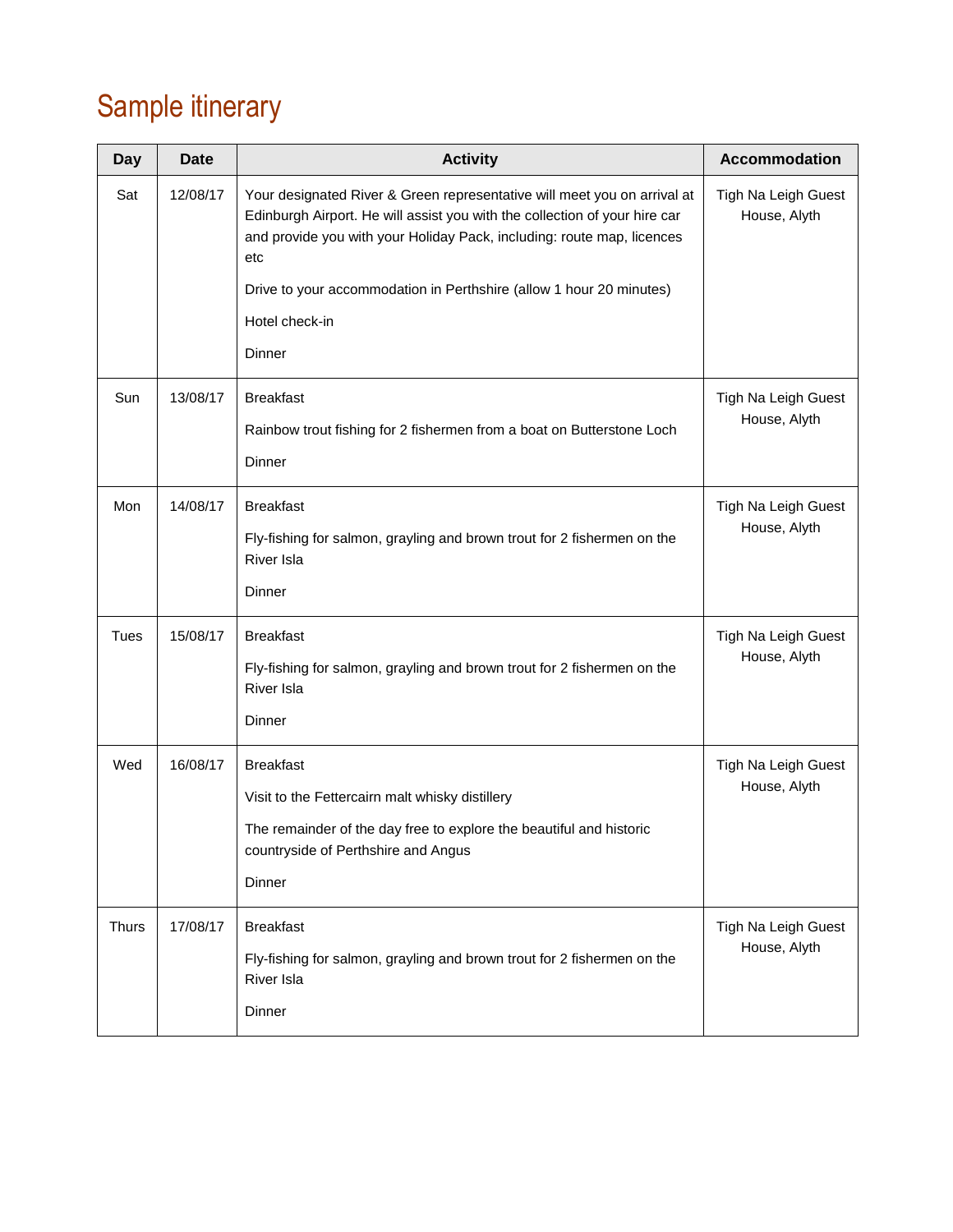| Fri  | 18/08/17 | <b>Breakfast</b>                                                                                                                                                                                            | Boath House Hotel, |
|------|----------|-------------------------------------------------------------------------------------------------------------------------------------------------------------------------------------------------------------|--------------------|
|      |          | Hotel check-out                                                                                                                                                                                             | near Elgin         |
|      |          | Drive to your accommodation near Elgin, with the opportunity to visit<br>Glen Shee, Ballater, Braemar, Glenlivet Distillery and Knockandhu<br>Distillery en-route (allow 3 hours, driving direct)           |                    |
|      |          | Dinner                                                                                                                                                                                                      |                    |
| Sat  | 19/08/17 | <b>Breakfast</b>                                                                                                                                                                                            | The Arch Inn,      |
|      |          | Hotel check-out                                                                                                                                                                                             | Ullapool           |
|      |          | Drive to your accommodation on the north west coast of Scotland, with<br>the opportunity to visit Castle Stuart, Inverness, Culloden and The Black<br>Isle brewery en-route (allow 3 hours, driving direct) |                    |
|      |          | Hotel check-in                                                                                                                                                                                              |                    |
|      |          | Dinner                                                                                                                                                                                                      |                    |
| Sun  | 20/08/17 | <b>Breakfast</b>                                                                                                                                                                                            | The Arch Inn,      |
|      |          | The opportunity to take day-trips to explore the Western Isles, go whale<br>watching, sea fishing or go hiking in the stunningly beautiful north west<br>Highlands                                          | Ullapool           |
|      |          | Dinner                                                                                                                                                                                                      |                    |
| Mon  | 21/08/17 | <b>Breakfast</b>                                                                                                                                                                                            | The Arch Inn,      |
|      |          | The opportunity to take day-trips to explore the Western Isles, go whale<br>watching, sea fishing or go hiking in the stunningly beautiful north west<br>Highlands                                          | Ullapool           |
|      |          | Dinner                                                                                                                                                                                                      |                    |
| Tues | 22/08/17 | <b>Breakfast</b>                                                                                                                                                                                            | Viewfield House    |
|      |          | Hotel check-out                                                                                                                                                                                             | Hotel, Portree,    |
|      |          | Drive along the coast road to the Isle of Skye, with the opportunity to                                                                                                                                     | Isle of Skye       |
|      |          | visit Inverewe Gardens en-route (allow 4 hours, driving direct)                                                                                                                                             |                    |
|      |          | Hotel check-in                                                                                                                                                                                              |                    |
| Wed  | 23/08/17 | <b>Breakfast</b>                                                                                                                                                                                            | Viewfield House    |
|      |          | The opportunity to visit Dunvegan Castle, Talisker Distillery and to go                                                                                                                                     | Hotel, Portree,    |
|      |          | hiking in the Cuillin Mountains                                                                                                                                                                             | Isle of Skye       |
|      |          | Dinner                                                                                                                                                                                                      |                    |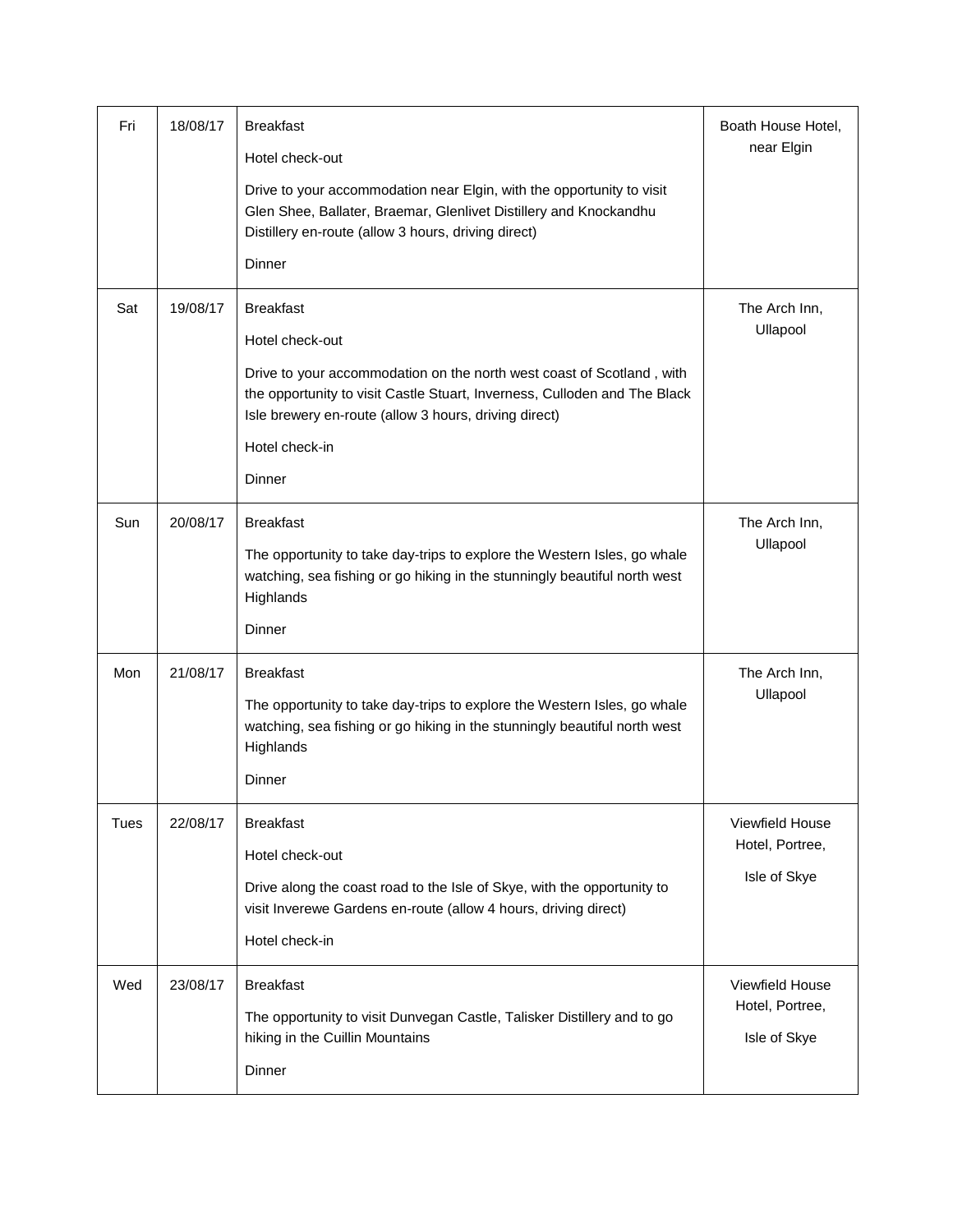| <b>Thurs</b> | 24/08/17 | <b>Breakfast</b><br>Hotel check-out<br>Drive to your accommodation on the shores of Loch Lomond, with the<br>opportunity to visit Loch Ness, Fort Augustus and Glen Coe en-route<br>(allow 4 hours, driving direct)<br>Hotel check-in<br>Dinner                                            | The Inn at Inverbeg,<br>Luss |
|--------------|----------|--------------------------------------------------------------------------------------------------------------------------------------------------------------------------------------------------------------------------------------------------------------------------------------------|------------------------------|
| Fri          | 25/08/17 | <b>Breakfast</b><br>The opportunity to take a cruise of Loch Lomond, go hiking in the<br>Trossochs National Park or visit the city of Glasgow<br>Dinner                                                                                                                                    | The Inn at Inverbeg,<br>Luss |
| Sat          | 26/08/17 | <b>Breakfast</b><br>Hotel check-out<br>Drive to Edinburgh (allow 1 hour 45 mins, driving direct)<br>Hotel check-in<br>The day free to explore Edinburgh; Scotland's ancient capital city<br>Dinner in one of the city's many excellent restaurants (cost not included<br>in this proposal) | Ingrams B&B,<br>Edinburgh    |
| Mon          | 27/08/17 | <b>Breakfast</b><br>The day free to explore Edinburgh; Scotland's ancient capital city<br>Dinner in one of the city's many excellent restaurants (cost not included<br>in this proposal)                                                                                                   | Ingrams B&B,<br>Edinburgh    |
| <b>Tues</b>  | 28/08/17 | <b>Breakfast</b><br>Hotel check-out<br>Return to Edinburgh Airport in time for departure (allow 30 minutes)                                                                                                                                                                                |                              |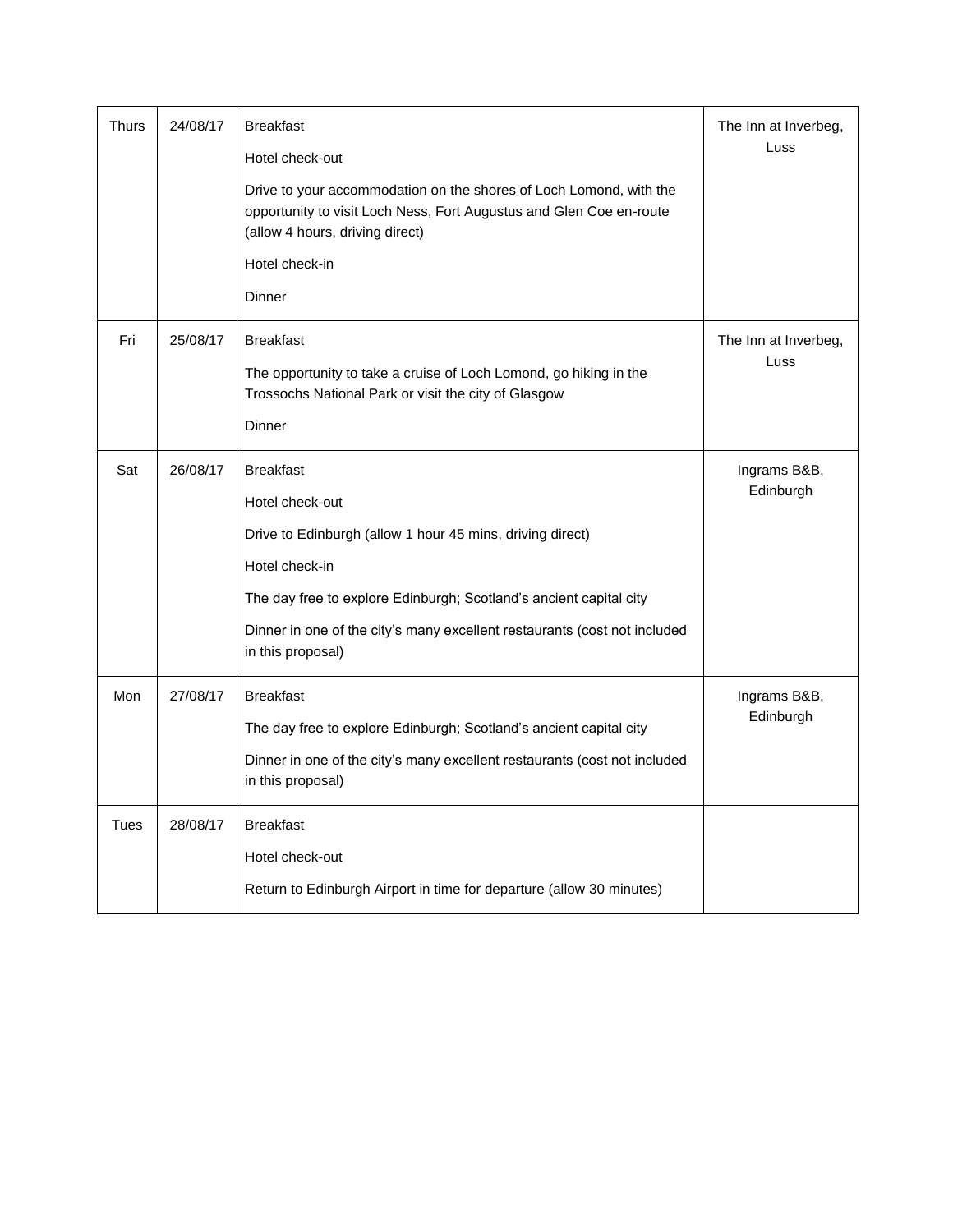|    | Edinburgh, City of Edinburgh, UK |
|----|----------------------------------|
| B  | Alyth                            |
|    | Elgin                            |
|    | <b>Bonar Bridge</b>              |
| E. | Ullapool                         |
|    | Poolewe                          |
| G  | Gairloch                         |
|    | Portree                          |
|    | Urquhart Castle, Drumnadrochit   |
|    | Luss                             |
| κ  | Edinburgh                        |
|    |                                  |



## **Fishing**



You will be fishing for salmon, grayling and brown trout on the **River Isla**; the most productive of all the tributaries of the River Tay. The River Tay is internationally renowned for its Atlantic salmon fishing. It is one of the best salmon rivers in the United Kingdom, indeed in the European Union. Anglers come to central Scotland from all over the world to fish here. The Tay is the home of record fish including the largest ever rod caught salmon in Britain which was caught by Miss Georgina Ballantine in 1922, weighing 64lbs, and which remains the British Record.

The Coupar Grange salmon fishings are situated 1 mile from Coupar Angus and 4 miles from Blairgowrie on the upper part of the River Isla. This is a highly productive beat and is perfect for the angler who prefers to fish using a single-handed rod.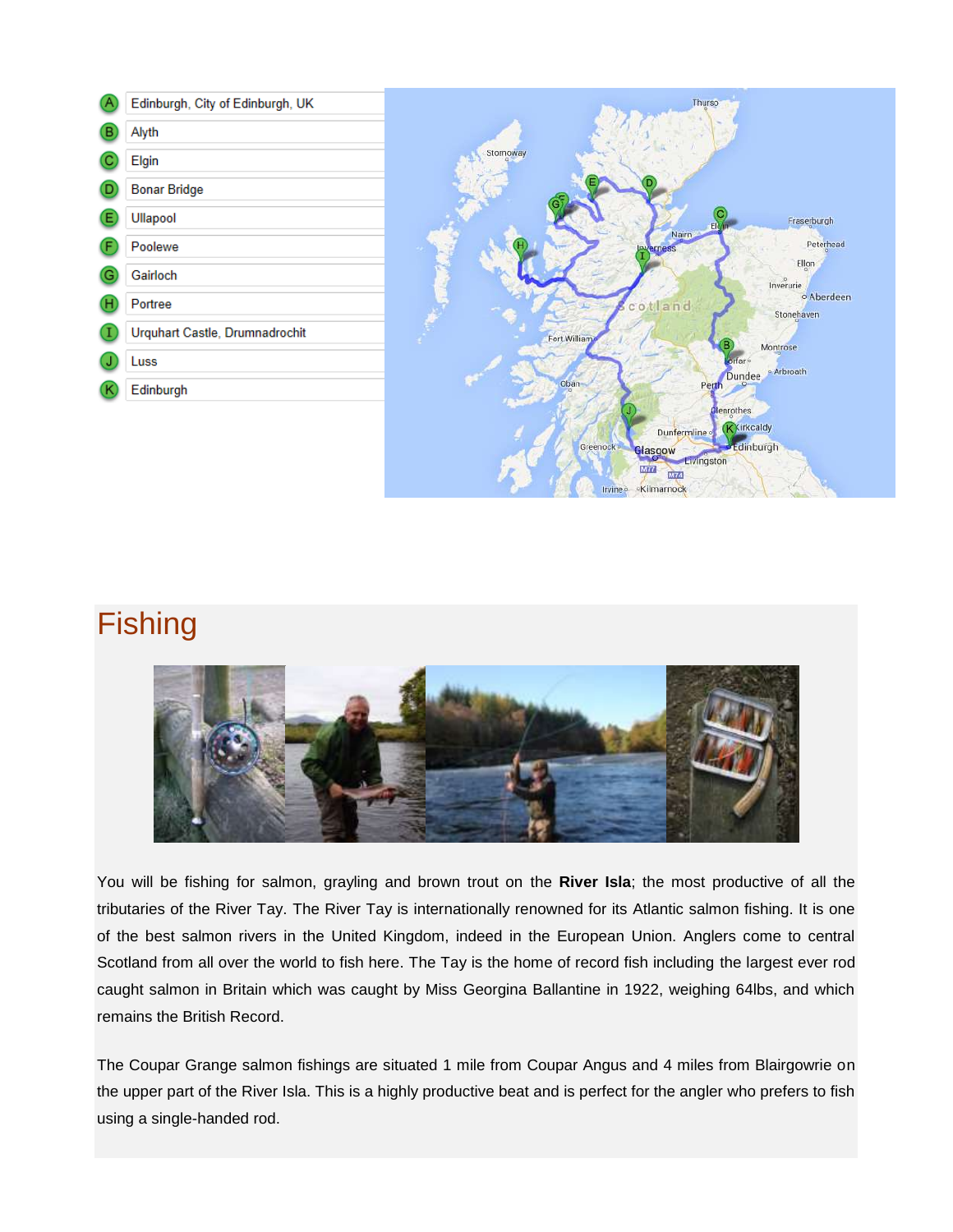

The beat has sixteen named pools and runs and the three year average for springers is over 160 fish and the summer salmon and grilse take the yearly average to over 470 fish. Fly fishing accounts for 80% of the fish but spinning also does very well. Certain areas are reserved for fly only fishing. The fishing comprise 2 miles of double bank, with easy access to the river and adequate parking, spilt into a 3-rod upper beat and a 3-rod lower beat rotating at lunchtime on a daily basis.



During the last two years, the Coupar Grange beat has been the most reliable of all salmon beats in Scotland for River & Green clients. During 2013, 8 clients caught their first ever salmon while fishing on this beat.

For wildlife enthusiasts Coupar Grange boasts a great variety of birds and mammals with osprey, peregrine, kingfishers, buzzard, roe deer, otter, hares and water vole seen regularly. Please note that Coupar Grange has banned the use of worms until 1st June, in conjunction with the Tay District Salmon Fisheries Board recommendations.

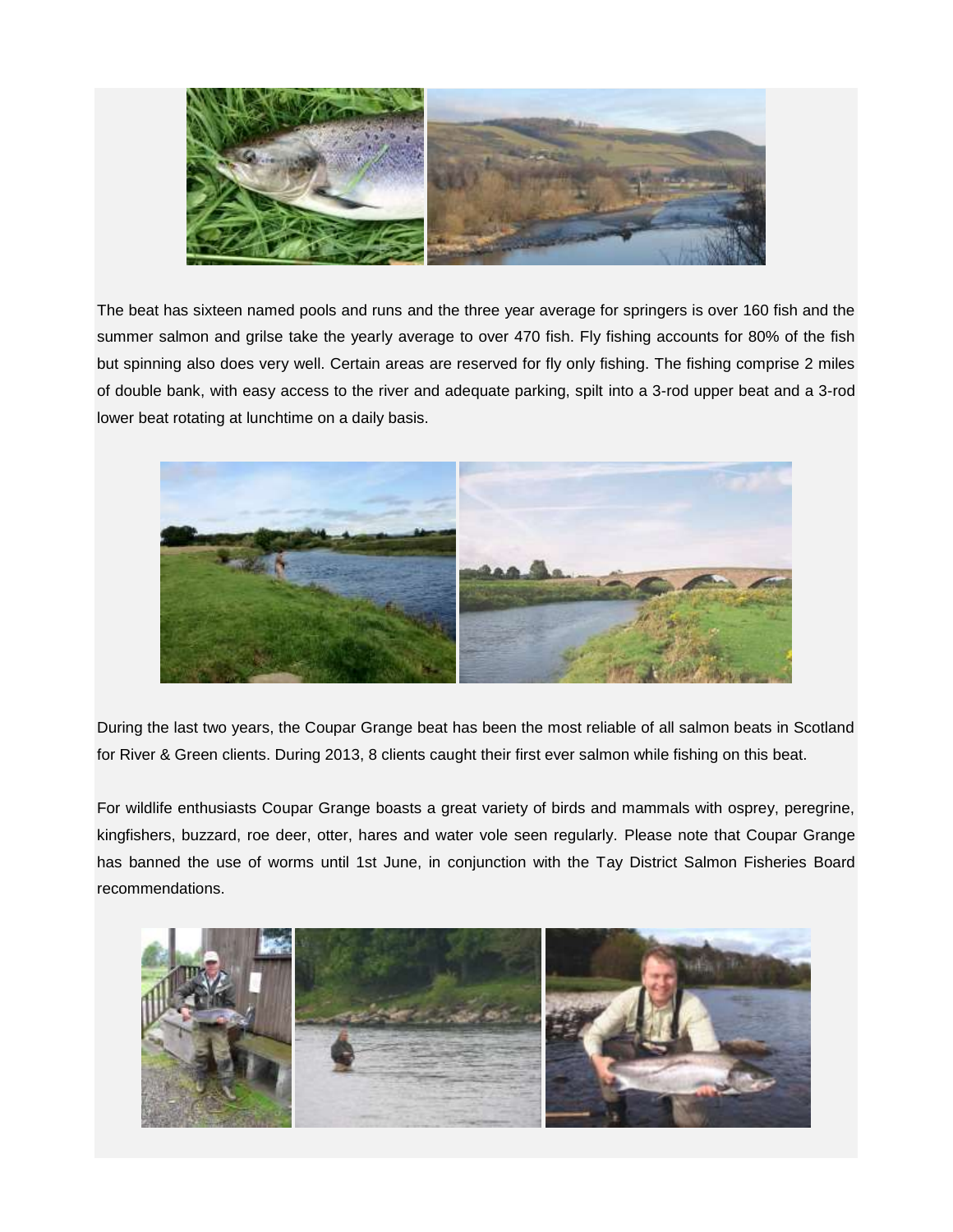**Butterstone Loch** is one of the most popular rainbow trout fishing destination for River & Green clients. This is one of Scotland's premier trout fishing lochs specialising in quality Scottish Rainbow, Brown and Blue trout. The loch is located close to Dunkeld and Blairgowrie in the heart of Perthshire. Fishing is "fly only" and only from a boat.



# Accommodation

### **Tigh Na Leigh Guest House, Alyth**

Formerly a Doctor's house in Victorian times, Tigh Na Leigh has been extensively modernized by its German host to afford guests every comfort while retaining its original character.



With only 5 letting bedrooms in the main house, the guesthouse is able to give guests a high level personal attention. The guesthouse is surrounded by well-maintained gardens that are available for guests to relax in. Tigh Na Leigh also has a quiet lounge for guests to enjoy, as well as a sunny conservatory.

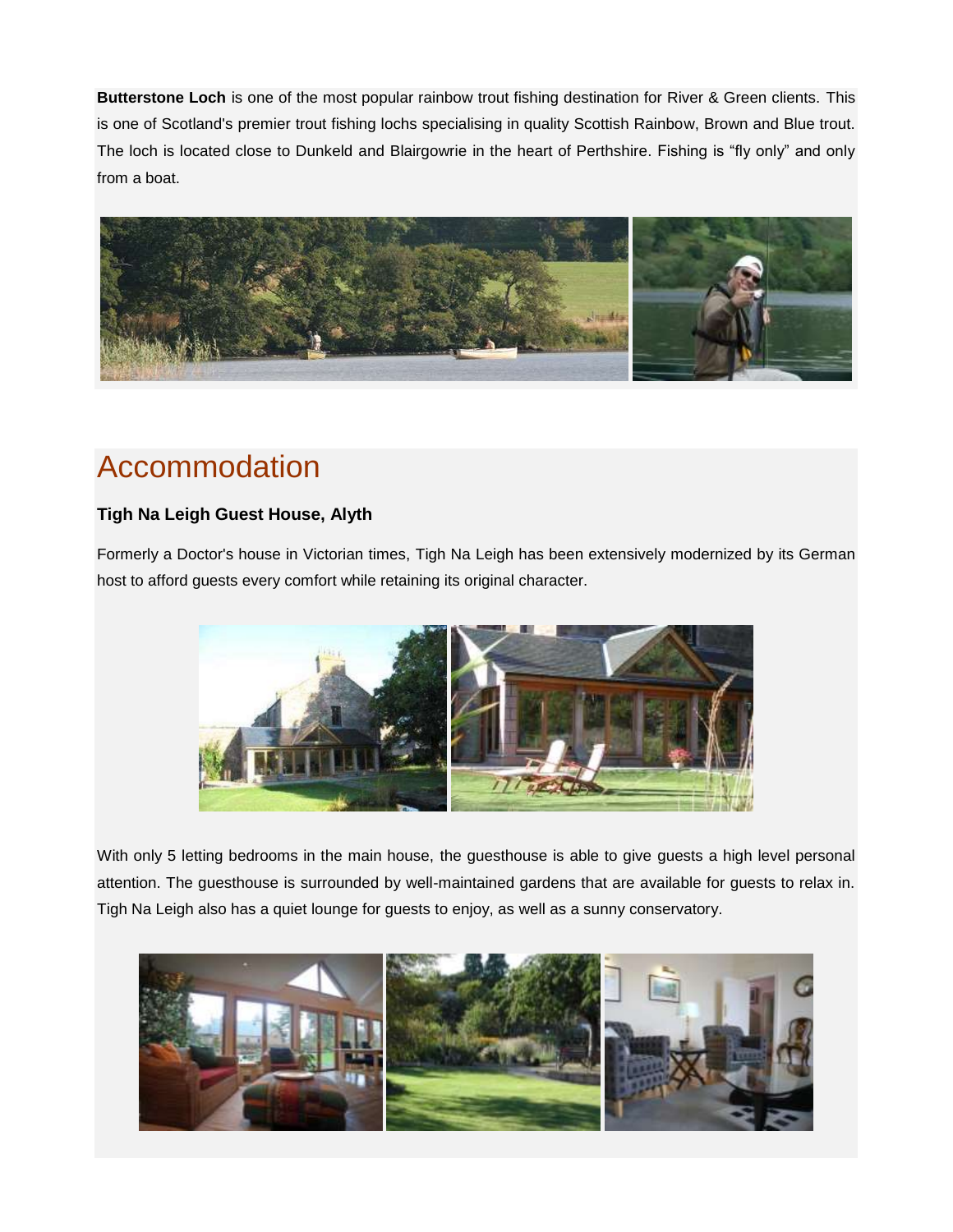All the bedrooms have facilities such as freeview TV, free WiFi and en suite spa baths. This proposal is based on the provision of one large double bedroom with a super-king sized bed, with breakfast and dinner included.



#### Boath House Hotel, Auldearn **<b>oral 文文文** (gold commendation)

The Boath House is a luxury [Scottish hotel](http://www.boath-house.com/about-us) situated near the cities of Inverness and Elgin, on Scotland's north east coast. Once described as the most beautiful Regency House in Scotland. It was on Historic Scotland's 'endangered list', in the early 90s, when Don and Wendy Matheson found it, fell in love with it, and set about restoring this Grade A listed Georgian Mansion to its original splendour. After meticulous refurbishment the Boath House has been transformed into a [luxury country house hotel](http://www.boath-house.com/accommodation) and [Scottish wedding venue.](http://www.boath-house.com/weddings)



The inviting Michelin Star restaurant entices you as you enter the property and leads off from the main entrance hall. It comfortably seats 26 people and offers fine views out over the lawns down to the lake through its large French windows. There is a private dining room which can also be booked. Boath House has a six course, [daily changing menu](http://www.boath-house.com/restaurant/dinner-menu) to provide variety for guests, also taking advantage of [seasonal produce](http://www.boath-house.com/the-gardens) and specialities. The hotel's kitchen gardens provide much of the organic fruit, herbs and vegetables for the restaurant and the honey comes from their own bee hives. Local suppliers provide high quality seafood (caught and delivered daily by West Coast fisherman), as well as meat and cheeses sourced from a nearby organic dairy.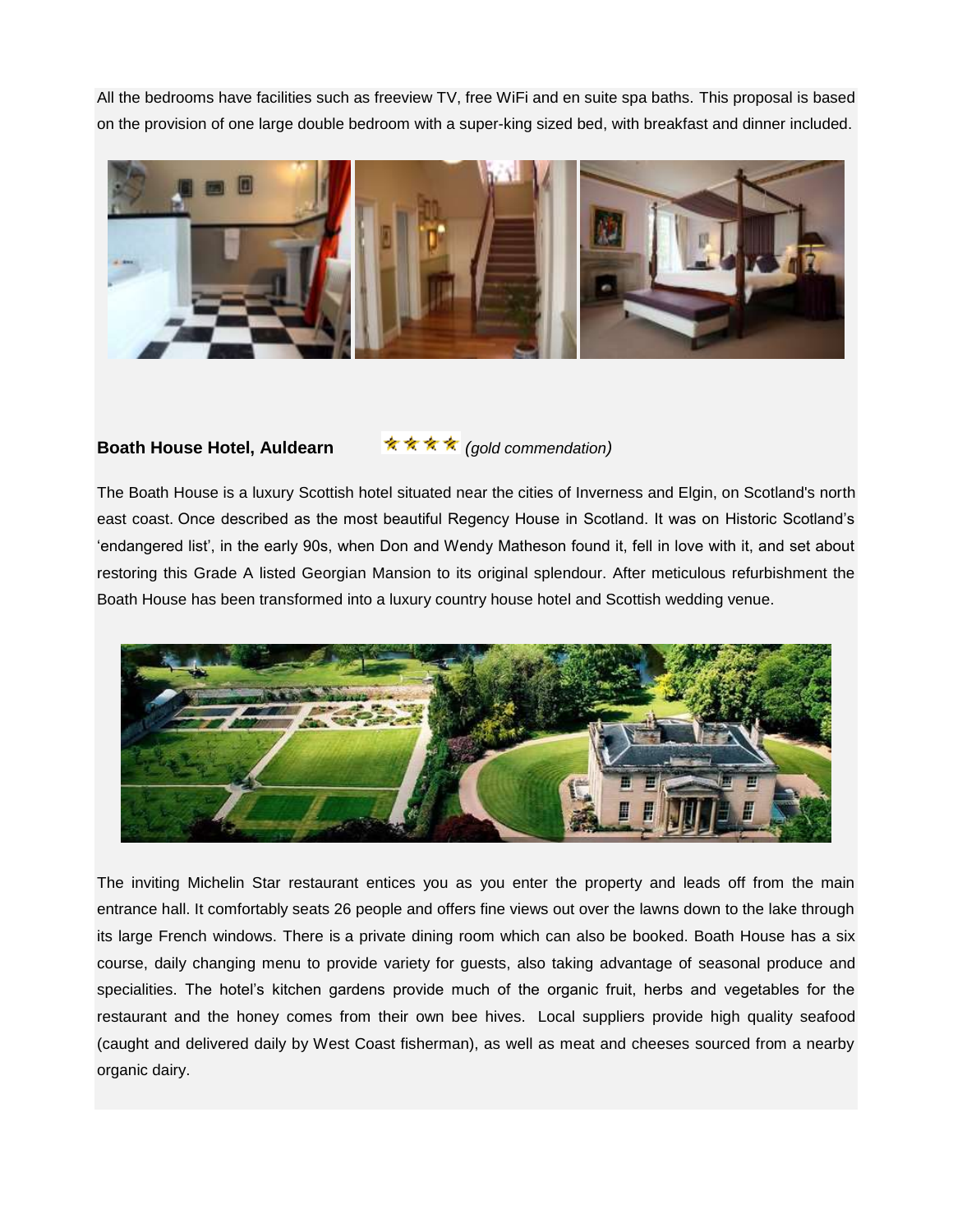

Boath House was originally built as a family home and the hotel owners have tried, as far as possible, to retain the original features of the house.

The traditional "dressing room" which was attached to each bedroom on the upper floor has been converted to en-suite bathrooms. All the rooms are completely different in size and décor, with the two Orangerie rooms being of a more contemporary design. The cottage consists of a lounge, king sized bedroom, bathroom, shower and toilet room and is some 30 metres from the main house. The rooms are finished in deep walnut furnishings and sultry hues and the bathrooms fixtures and fittings are modern, clean and contemporary in style using Philippe Starck, stone ceramics by Villeroy and Boch and complimented with natural stone tiling.



The Spa has two treatment rooms which aim to provide an all-round relaxing and de-stressing experience. Spa guests can experience Aveda treatments – holistic approaches to beauty and wellbeing based on Indian Ayurvedic principles which use natural plant and flower extract treatments.

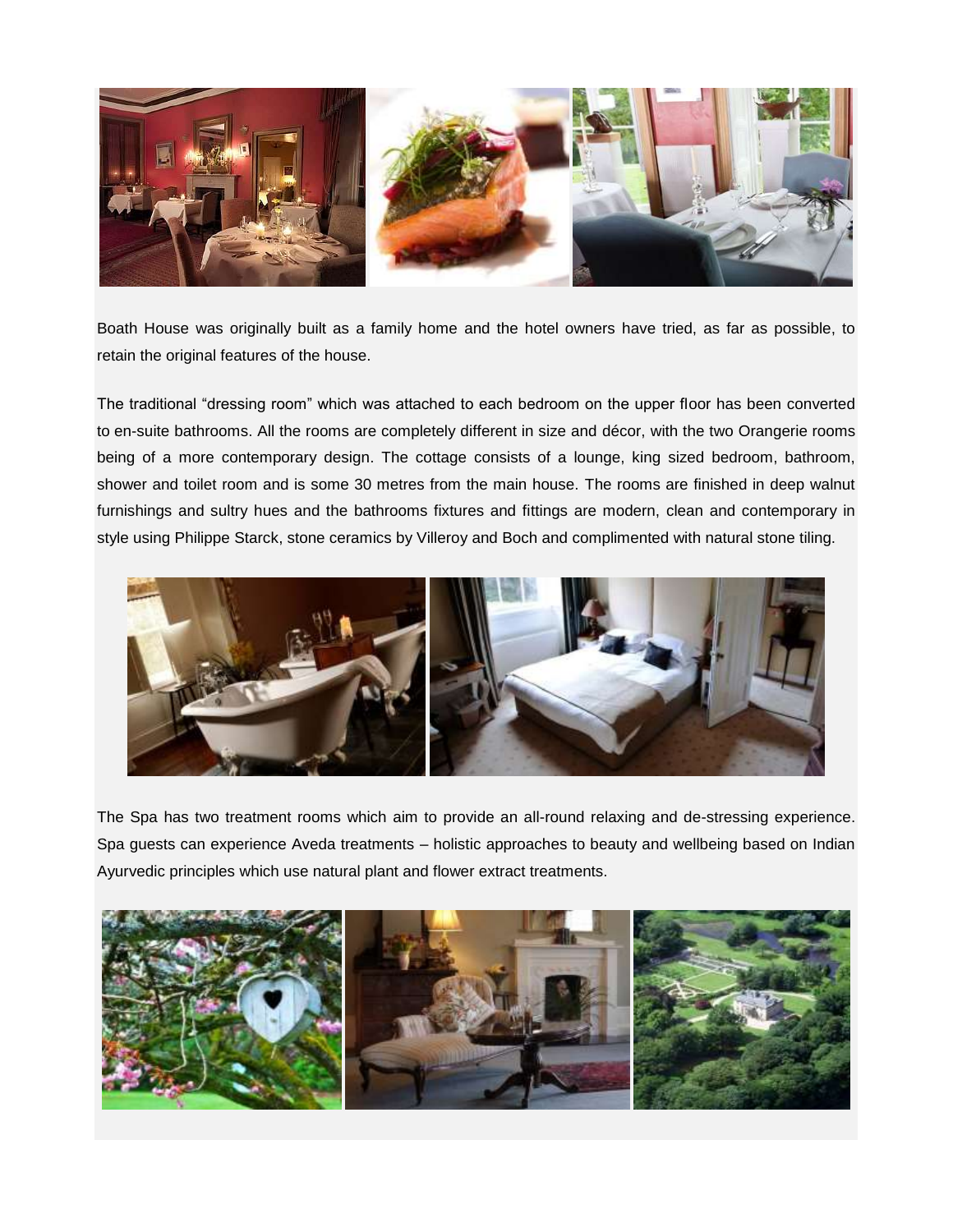#### **The Arch Inn, Ullapool ★ ★ ★**

The Arch Inn opened in 1973 on the site of the first building built by the British Fishing Society when Ullapool was being established over 200 years ago.



Originally it was an Inn and store for fishermen and fish curers, with stabling through the archway for the horses that carried goods overland to the village. Over the years The Arch Inn has changed many times, but still remains at the heart of the village for locals and tourists alike. This small hotel is situated on the shores of Loch Broom with magnificent views over the Fannich hills. It is an ideal base to explore the Scottish Highlands and Western Isles.



There are just ten comfortable en suite rooms; most of which enjoy fabulous views. All rooms have WiFi, flat screen TV, tea and coffee making facilities and off street parking. This proposal is based on the provision of one double room for 2 guests with breakfast and a dinner allowance of £25 per person per night included.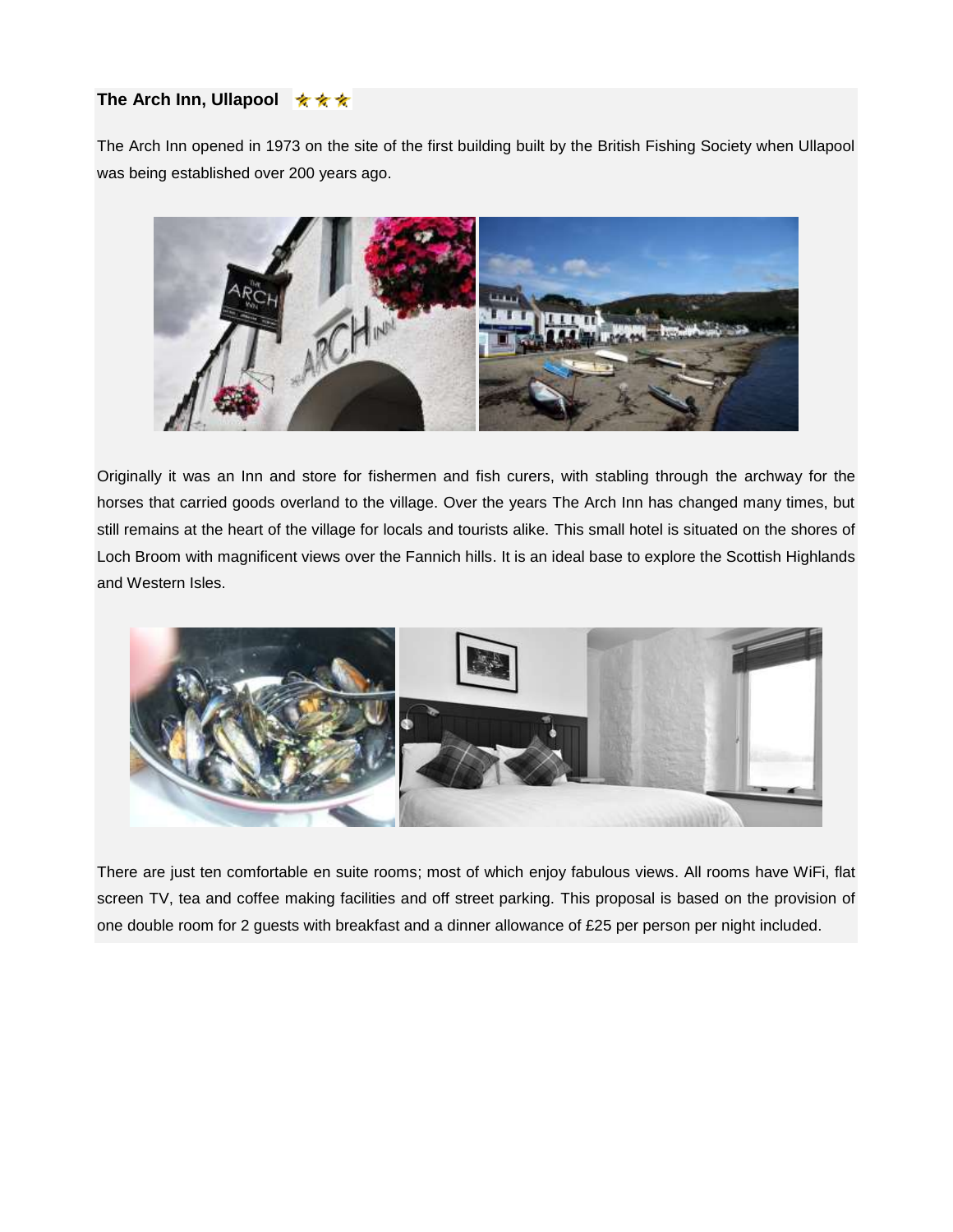#### **Viewfield House Hotel, Portree, Isle of Skye**



Uniquely situated within the Island's capital Portree, yet set in 20 acres of woodland garden, this country house hotel is an ideal base for touring Skye. Built over 200 years ago, Viewfield House retains all its original charm and the splendid Victorian interior is wonderfully intact. It is located just 10 minutes walk from the centre of Portree.



This "hidden gem" of a hotel is characterised by fine food, interesting wines, log fires, antique furniture and distinctive bedrooms. Previous R&G guests have described the hotel in the following terms;

*"We stayed at Viewfield House as part of a group tour through the Highlands in early July. Staying at Viewfield House was the best stay of the entire trip. The staff were welcoming, wonderful and incredibly attentive. Drinks (and croquet on the lawn) in the evening after a tremendous dinner, were absolutely perfect. The level of attention paid to us by the staff and owners was incredible. The home is gorgeous, and you truly feel like nobility staying there."*

Hill walking and climbing to different degrees are readily accessible whilst hill loch and sea fishing are also close by. There are regular daily boats trips from Portree Harbour; offering visitors the opportunity to see seals, dolphins, minky whales, porpoises, gannets and sea eagles in their natural habitat.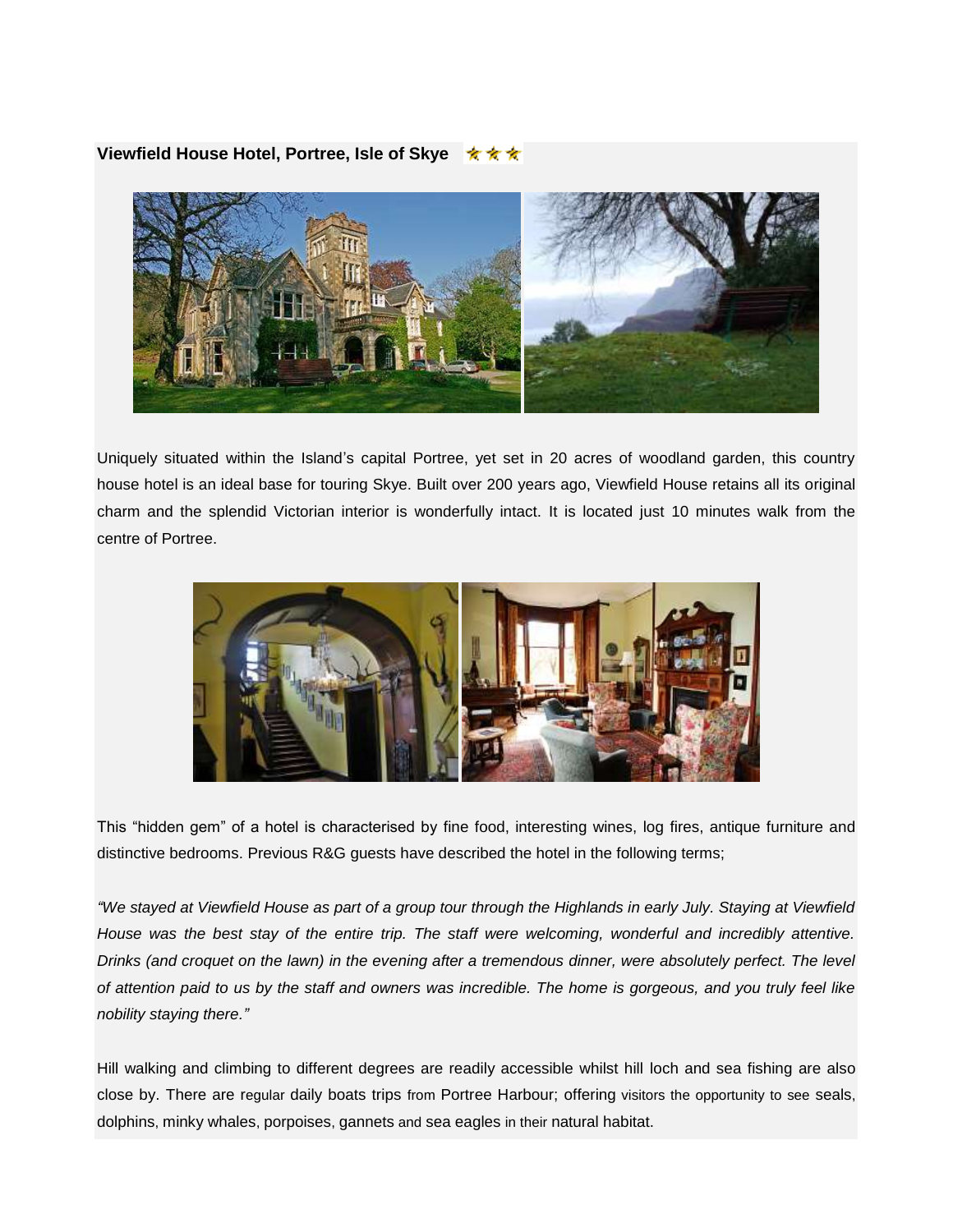The hotel has 11 comfortable bedrooms, 10 of which are en-suite and one which has private access to an adjacent bathroom. The hotel has free WiFi. This proposal is based upon the provision of one large double room with King-sized bed with full Scottish breakfast and three-course evening dinner included.

#### **The Inn at Inverbeg, Luss ★★★★**

The Inn at Inverbeg on the 'Bonnie banks of Loch Lomond' re-opened its doors in Summer 2008 with 4 Star Inn status, beautiful, rustic accommodation, a new wave fish restaurant and whisky bar, all offering the warmth and ambiance of a stylish, contemporary Inn. This small hotel is located a couple of miles north of Luss on the west shores of Loch Lomond. The Inn has been a popular resting place for travellers for 190 years, established in 1814, and ever since has been a famous and welcoming place to stop for food, drink and a bed for the night. The Inn offers superb views down to the loch.



The main building at Inverbeg currently has 24 rooms. Rooms have wall mounted flat screens TBs, Wi-Fi internet acess and Porcelanosa bathrooms feature in all. All bedrooms reflect the authentic feel of a real Scottish Inn. Rustic style and local materials are blended in tasteful colour to create rooms full of contemporary Scottish flavour and hospitality. This proposal is based upon the provision of one large double room with loch view with full Scottish breakfast and three-course evening dinner included.



Fish lovers will love the restaurant. All of the fish is prepared daily. In sourcing their fish the hotel remains true to the principles of fresh, sustainable fish, simply prepared, locally caught, where possible, and fairly priced.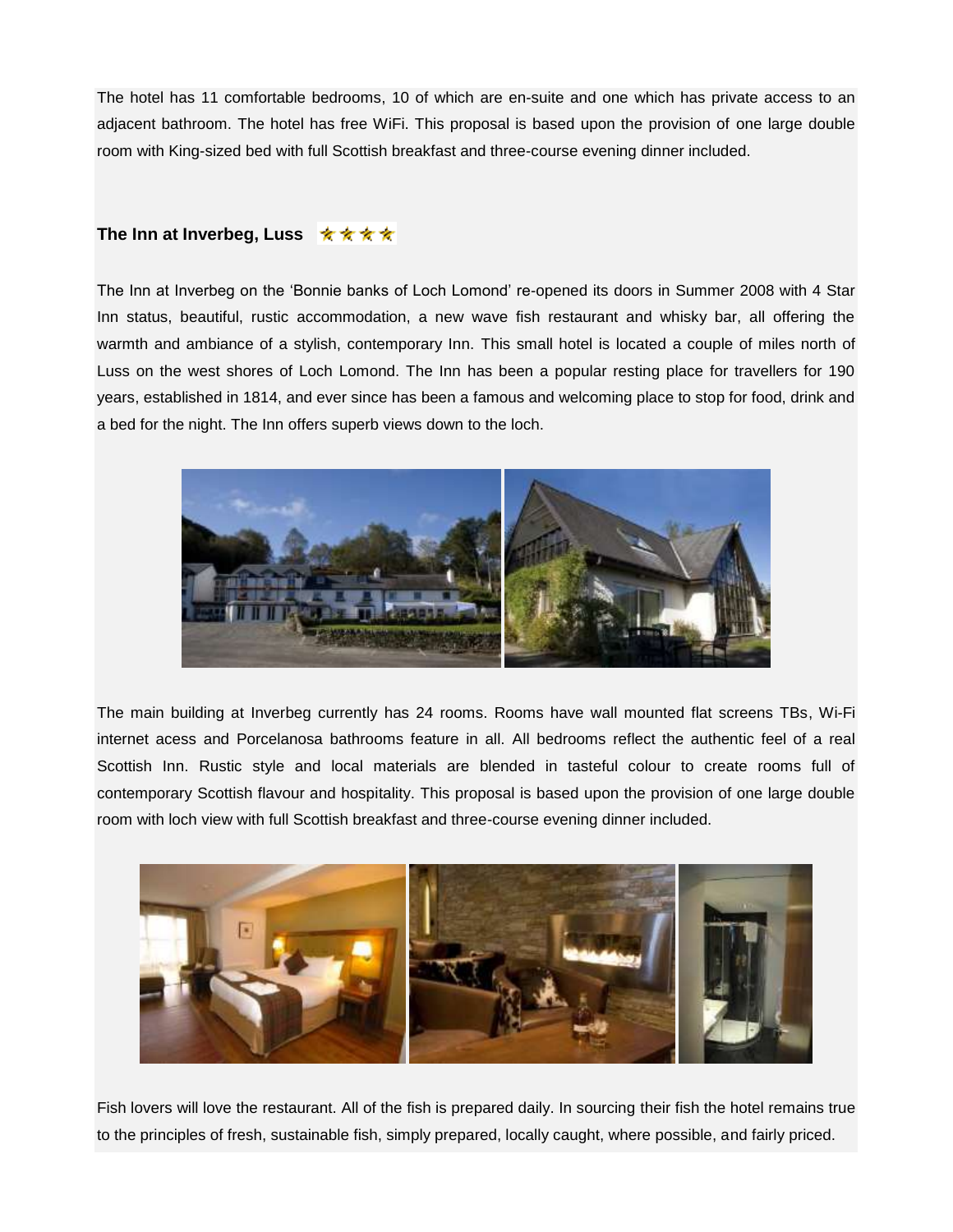Choose from Scottish favourites like haddock, cod and coley to more exotic delicacies such as West Coast oysters, squid, langoustines and steamed mussels or try our delicious cullin skink with fresh soda bread, thaistyle fish curry or Tempura Tiger Prawns. There is also a great selection of meat dishes from the grill.

#### **Ingrams B&B, Edinburgh** ★★★★

Situated in the heart of historic Edinburgh, this is a category A listed Georgian terraced town mansion in the very centre of the UNESCO designated World Heritage Architectural site. This classical home is in a quiet residential street just off Dundas Street - alive with art galleries, delicatessens, restaurants and individual shops.



The owner is renowned as a former antiques dealer particularly knowledgeable in Georgian furniture. He has lectured extensively on antiques and also on the history of Edinburgh. Both David and Theresa enjoy sharing their extensive local knowledge with guests to ensure that individual specialist interests are catered for and also to recommend the best places to dine out in the vicinity.



There are just three rooms; two double rooms and one twin bedded room. One of the sunny double rooms overlooks the garden. All rooms are furnished in a quiet period style.

They all have en suite or private bathrooms, colour television, tea and coffee making facilities and direct telephones. WiFi broadband is available on request. This proposal is based upon the provision of one large double room with King-sized bed with full Scottish breakfast included.